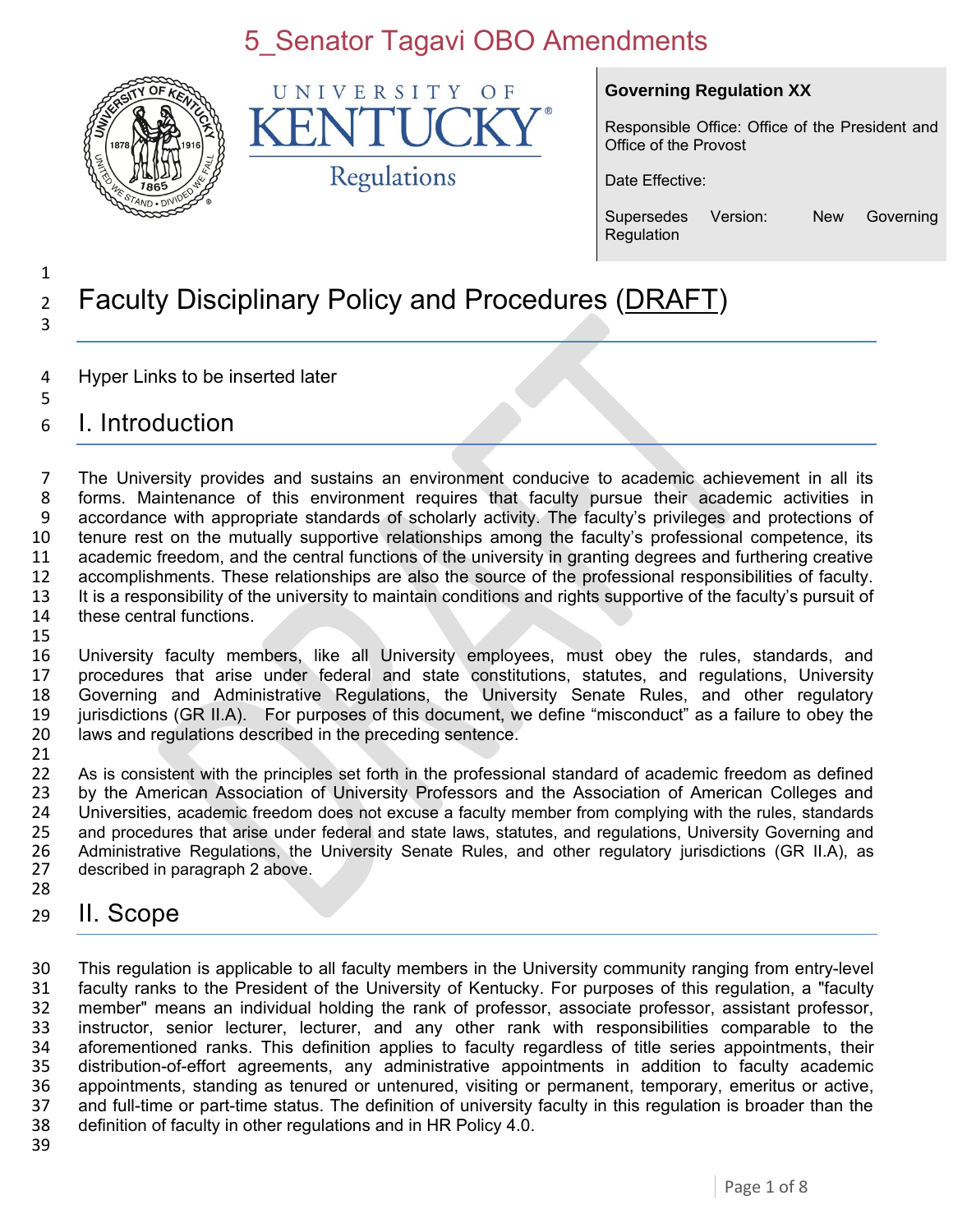This regulation does not apply to faculty performance review or expectations for scholarly activity for purposes of appointment, reappointment, promotion, and tenure. Faculty performance review and expectations for scholarly activity are covered in other Administrative Regulations (AR), as well as regulations that describe for each title series the expected activities and criteria for promotion and tenure.

45 To the extent that university administrators, including the President of the university, hold appointments 46 as faculty members, faculty administrators are subject to this regulation with respect to activities related 47 to their faculty appointment. to their faculty appointment.

48<br>49 This regulation is separate and distinct from independent proceedings involving the enforcement of 50 clinical rights and clinical responsibilities that arise under the Joint Commission mandated UK 51 HealthCare Medical Staff By-laws, the federally mandated University's research misconduct policy, or the 52 federally mandated Title IX Sexual Assault procedures. Faculty members who are subject to disciplinary 53 proceedings under those procedures may be subjected to additional disciplinary proceedings under this 54 requidation. regulation.

55

58

44

56 This regulation also does not describe the proceedings for the revocation of tenure or for the termination<br>57 of academic appointments of faculty members who do not have tenure. of academic appointments of faculty members who do not have tenure.

59 The procedures established by this regulation do not supersede Governing Regulations or Administrative 60 Regulations that specifically permit appeal to, or appearances before, the Board or a Board Committee. 61

#### 62 III. Entities Affected

- 63 This regulation will apply to all faculty members as defined in this regulation.
- 64

85

65 IV. Procedures

66 The following procedures govern the handling of misconduct by a faculty member. 67

68 For purposes of computing deadlines under these procedures, if the deadline falls on a Sunday, Monday, 69 university-recognized holiday or day when the University's Office of the President is closed, the deadline university-recognized holiday or day when the University's Office of the President is closed, the deadline 70 is automatically extended to the next day when the University's Office of the President is open.

71 72 For purposes of this regulation, "written notification" means notification by formal written letter and 73 notification by electronic message. notification by electronic message.

74<br>75 A. Allegations

76<br>77 Any person may make a complaint against a faculty member by making allegations to the chair of a 78 faculty member's department, the Dean of the faculty member's college, or an appropriate university 79 official. Additionally, routine university operations, such as audits or compliance reviews, may result 80 in allegations against a faculty member.

81<br>82 82 Allegations against a faculty member by a member of the University community that are made other<br>83 than in good faith, may rise to the level of harassment and bring the Complainant under scrutiny as than in good faith, may rise to the level of harassment and bring the Complainant under scrutiny as 84 delineated in these regulations.

86 In the event of either allegations reported initially to a chair and subsequently to a Dean or allegations 87 reported directly to a Dean, the Dean must inform the General Counsel. In consultation with the 88 General Counsel, the Dean will determine (1) whether an investigation should be conducted, and (2)<br>89 if so, the appropriate university office(s) to conduct an investigation. The context of the allegation will 89 if so, the appropriate university office(s) to conduct an investigation. The context of the allegation will<br>80 dictate the time at which the accused faculty member is informed of the allegation. For purposes of dictate the time at which the accused faculty member is informed of the allegation. For purposes of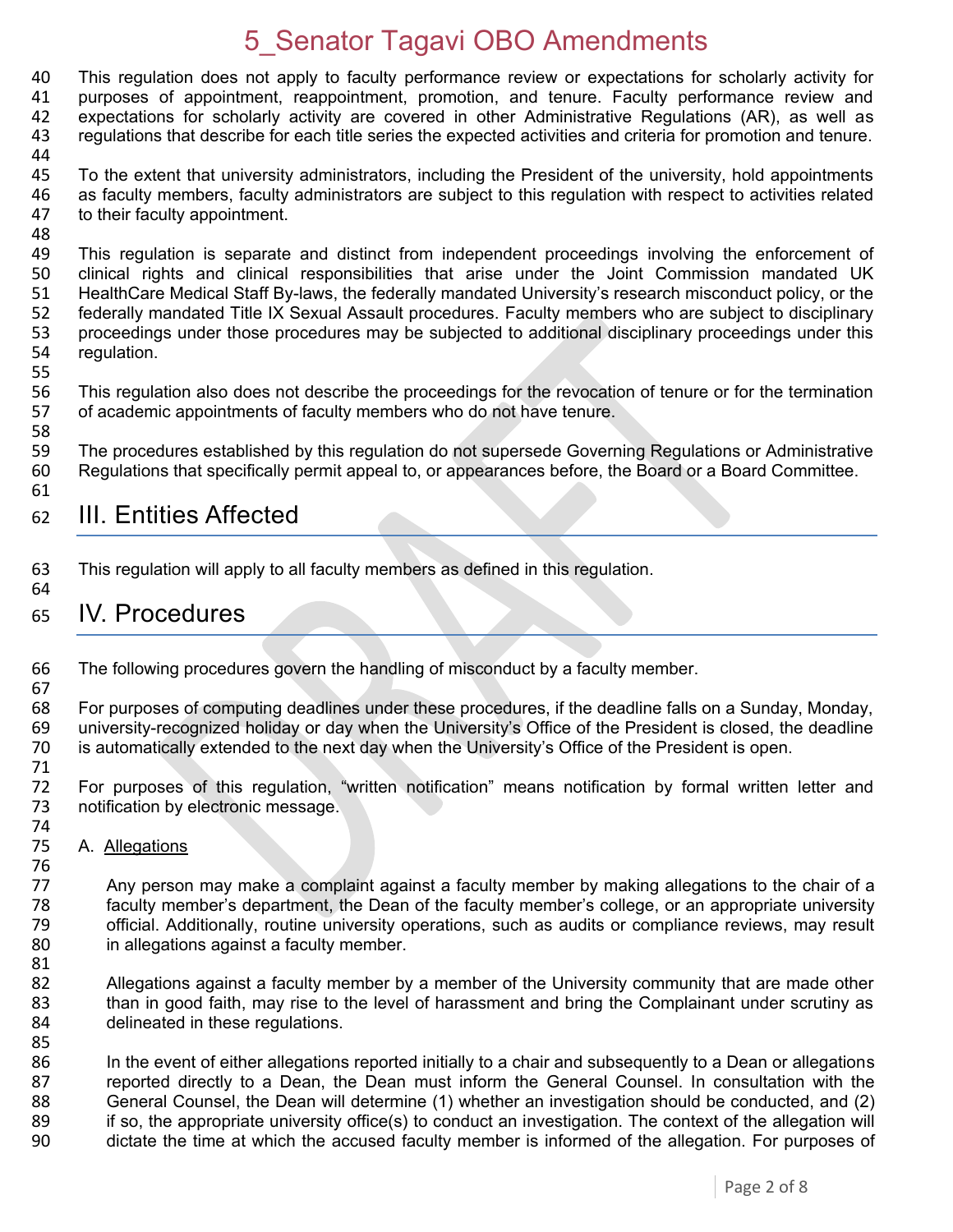- 91 this regulation, a dean may designate an appropriate associate dean and the General Counsel may<br>92 designate an associate counsel or non-university counsel retained by the General Counsel to handle 92 designate an associate counsel or non-university counsel retained by the General Counsel to handle<br>93 the allegation. the allegation.
- 94 95 Allegations brought forward and adjudicated under this regulation cannot be reopened without 96 substantive new evidence, as determined by the General Counsel.
	- 97<br>98 B. University Investigation

99

109

111

118

126

131

 Depending on the nature of the allegation, the appropriate university office(s) (*e.g*., Institutional Equity and Equal Opportunity, Internal Audit, UK HealthCare Corporate Compliance, UK Police, UK Athletics Compliance, Office of Legal Counsel, etc.) will conduct the investigation. The report will include findings of fact, a conclusion as to whether misconduct occurred, and, if misconduct did occur, a nonbinding recommendation regarding disciplinary action (*i.e.,* sanctions). The Office(s) 105 conducting the investigation will submit the investigation report to the General Counsel. The General<br>106 Counsel will transmit the report to the Dean of the faculty member's college. If an investigation finds Counsel will transmit the report to the Dean of the faculty member's college. If an investigation finds 107 nothing to support an allegation, the General Counsel will transmit these findings to the Dean, the 108 complainant (if known), and the accused faculty member. Complainant (if known), and the accused faculty member.

- 110 C. Notification and Mediation
- 112 1. If the report indicates misconduct has occurred, the Dean will provide written notification to the 113 faculty member as soon as feasible and preferably within two (2) days. The Dean will provide the<br>114 faculty member with a copy of the report. The faculty member may submit a written response to 114 faculty member with a copy of the report. The faculty member may submit a written response to<br>115 the Dean and General Counsel within seven (7) days of notification by the Dean. The Dean may the Dean and General Counsel within seven (7) days of notification by the Dean. The Dean may 116 extend this response period by an additional fourteen (14) days on oral or written request by the 117 faculty member.
- 119 2. The Dean will schedule a meeting with the faculty member and the faculty member's chair, which<br>120 will be held within twenty-one (21) days of the Dean's notification to the faculty member. The 120 will be held within twenty-one (21) days of the Dean's notification to the faculty member. The 121 correspondent over the meeting is for the Dean, the chair and the faculty member to attempt to reach an 121 purpose of the meeting is for the Dean, the chair and the faculty member to attempt to reach an<br>122 an agreement as to whether misconduct occurred and, if so, an appropriate sanction. In cases where agreement as to whether misconduct occurred and, if so, an appropriate sanction. In cases where 123 the faculty member elects to have personal legal counsel at the meeting(s) with the Dean and 124 chair, an attorney from the Office of Legal Counsel must also be present. It is to be hoped that 125 the majority of cases will be resolved at this stage through mediation. the majority of cases will be resolved at this stage through mediation.
- 127 3. Sanctions will not take effect until a final determination of guilt is made and all appeals exhausted 128 (see G9 below). Sanctions will not exceed a level that is reasonably commensurate with the 129 seriousness of the misconduct. Sanctions are defined, for the purposes of this entire document, 130 as the following:
- 132 **•** Verbal reprimand
- 133 **Written censure**
- 134 **•** Restitution to the University for actual monetary damage suffered by the University 135 through misuse or unauthorized use of University property
- 136 **Loss of specific privileges including, but not limited to, loss of access to University Pro-**137 Card or travel funds
- 138 **••** Removal from supervisory role and loss of title associated with that role
- 139 **Removal from named or endowed chair or professorship**
- 140 Reduction in salary for a specified period of time
- 141 **••** Demotion in rank, but only if promotion was based on a fraudulent dossier
- 142 Suspension with or without pay for a specified period of time
- 143 
Relocation and/or loss of space currently occupied by and/or assigned to the faculty<br>
144 member
- 145 **•** Denial or curtailment of emeritus status, if applicable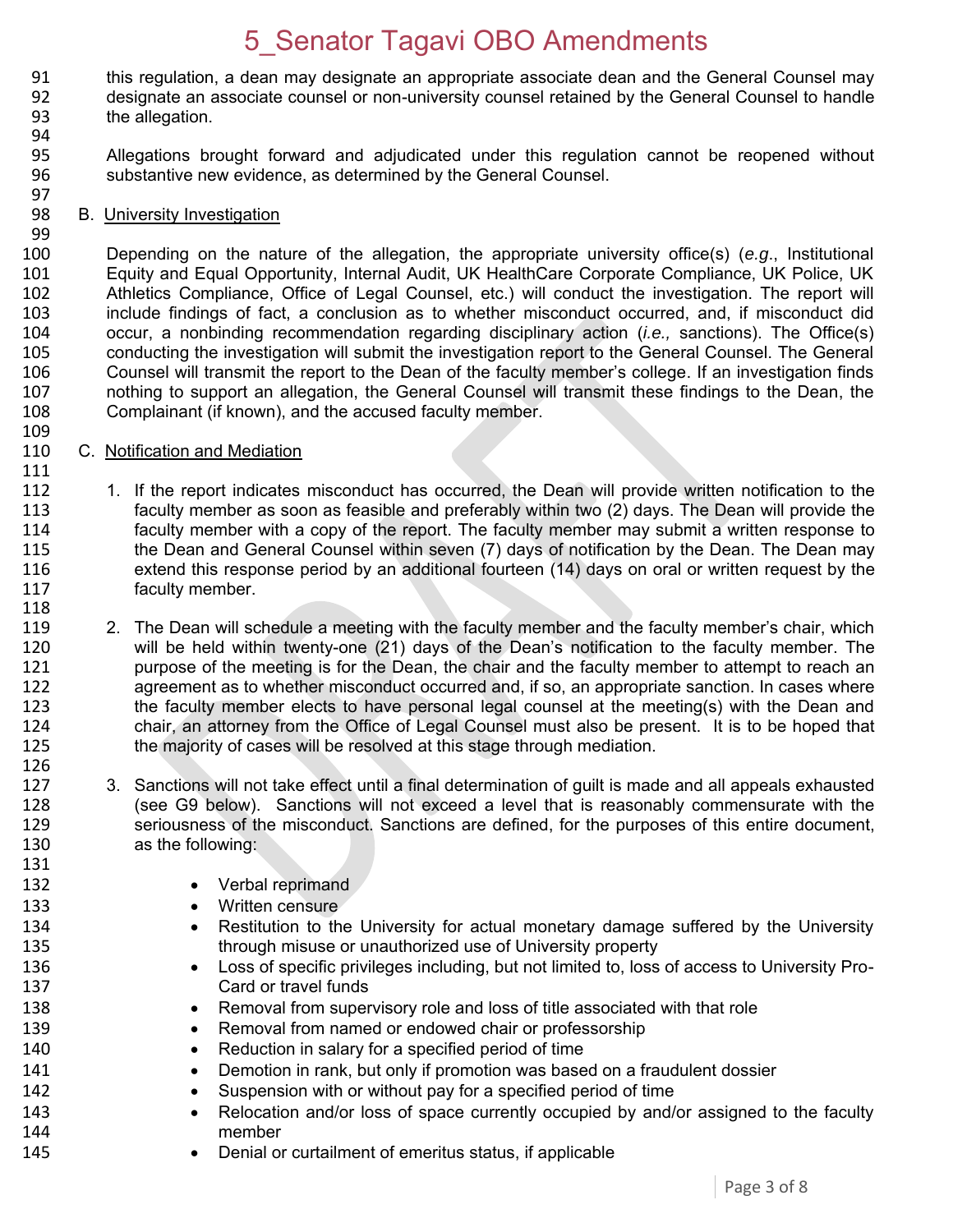- 146 Recommending to the President and Board of Trustees that the faculty member in 147 question be dismissed from the employ of the University
- 149 Suspension is defined, for the purposes of this entire document, as the temporary withdrawal or 150 cessation from specific duties or employment as distinguished from permanent severance 151 accomplished by removal. 152<br>153
- 4. If the issue is resolved during the meeting/mediation, the Dean will notify the General Counsel. 154 The General Counsel must approve any proposed agreement before its implementation.
- 155<br>156 5. If the Dean and faculty member fail to reach an agreement during the meeting as to whether 157 misconduct occurred, the matter is referred to a Faculty Inquiry Panel. The Dean will notify the 158 General Counsel that no agreement was reached on whether or not misconduct occurred. The<br>159 General Counsel will then initiate the process leading to the selection of a Faculty Inquiry Panel 159 General Counsel will then initiate the process leading to the selection of a Faculty Inquiry Panel<br>160 by contacting the Chair of the University Senate Council. by contacting the Chair of the University Senate Council.
- 162 6. If the Dean and the faculty member agree that misconduct occurred, but they disagree on the<br>163 **163** appropriate sanction or sanctions, the issue will be referred to the Provost, who will decide an appropriate sanction or sanctions, the issue will be referred to the Provost, who will decide an 164 appropriate sanction or sanctions within seven (7) days. As described below, the faculty member 165 may appeal the Provost's decision to the President.
- 166<br>167 D. Selection of the Faculty Disciplinary Panel Pool
- 168<br>169 1. After seeking nominations from the University Senate, the University Senate Council will provide 170 the President with the names of at least thirty-six (36) faculty members eligible to serve in the 171 Faculty Disciplinary Panel Pool with staggered three-year terms; members may be reappointed.<br>172 Ffforts will be made by the University Senate Council to ensure that the Faculty Disciplinary Panel Efforts will be made by the University Senate Council to ensure that the Faculty Disciplinary Panel 173 Pool includes [1] at least one tenured faculty member from each college and [2] at least one 174 untenured faculty member from each of the Clinical and Research Title Series at the rank of 175 professor or associate professor. 176<br>177
- 2. The President appoints twenty-five (25) members of the Faculty Disciplinary Panel Pool from 178 nominations submitted by the University Senate Council. The appointed faculty will serve on 179 either a Faculty Inquiry Panel or a Faculty Hearing Panel but not both for the same case.
- 181 E. Faculty Inquiry Panel

148

161<br>162

- 182<br>183 1. The Faculty Inquiry Panel is a three-person panel comprised of (1) one tenured faculty member 184 selected at random by a uniform random number generator from the Faculty Disciplinary Hearing<br>185 **1888** Panel Pool: the Vice-President for Human Resources or a designee: and an associate provost 185 Panel Pool; the Vice-President for Human Resources or a designee; and an associate provost 186 selected by the Provost. The rationale for the panel member from Human Resources is to ensure 187 a balance in evaluating cases involving faculty *versus* those involving staff, and the rationale for 188 the associate provost is to ensure a balance in evaluating cases across colleges. The General 189 Counsel will notify the University Senate Council Chair that there is a need for a Faculty Inquiry<br>190 Panel and the Chair of the University Senate Council will select a faculty member at random from Panel and the Chair of the University Senate Council will select a faculty member at random from 191 the Faculty Disciplinary Hearing Panel Pool using a uniform random number generator. 192 Precautions will be taken against real or apparent conflicts of interest on the part of potential<br>193 **IED Entior Concilists** of the Faculty Inquiry Panel. Such conflicts of interest may include: administrative members of the Faculty Inquiry Panel. Such conflicts of interest may include: administrative 194 dependency, close personal relationships, collaborative relationships, financial interest, or 195 scientific or scholarly bias. The panel members will be expected to state in writing that they have say to poorflicts of interest. no conflicts of interest. 197
- 198 2. The Faculty Inquiry Panel is responsible for determining whether there is probable cause to<br>199 believe misconduct has occurred. The Faculty Inquiry Panel is limited to a review of the initial 199 believe misconduct has occurred. The Faculty Inquiry Panel is limited to a review of the initial<br>100 hovestigation report and the faculty member's written response, if any. The Faculty Inquiry Panel investigation report and the faculty member's written response, if any. The Faculty Inquiry Panel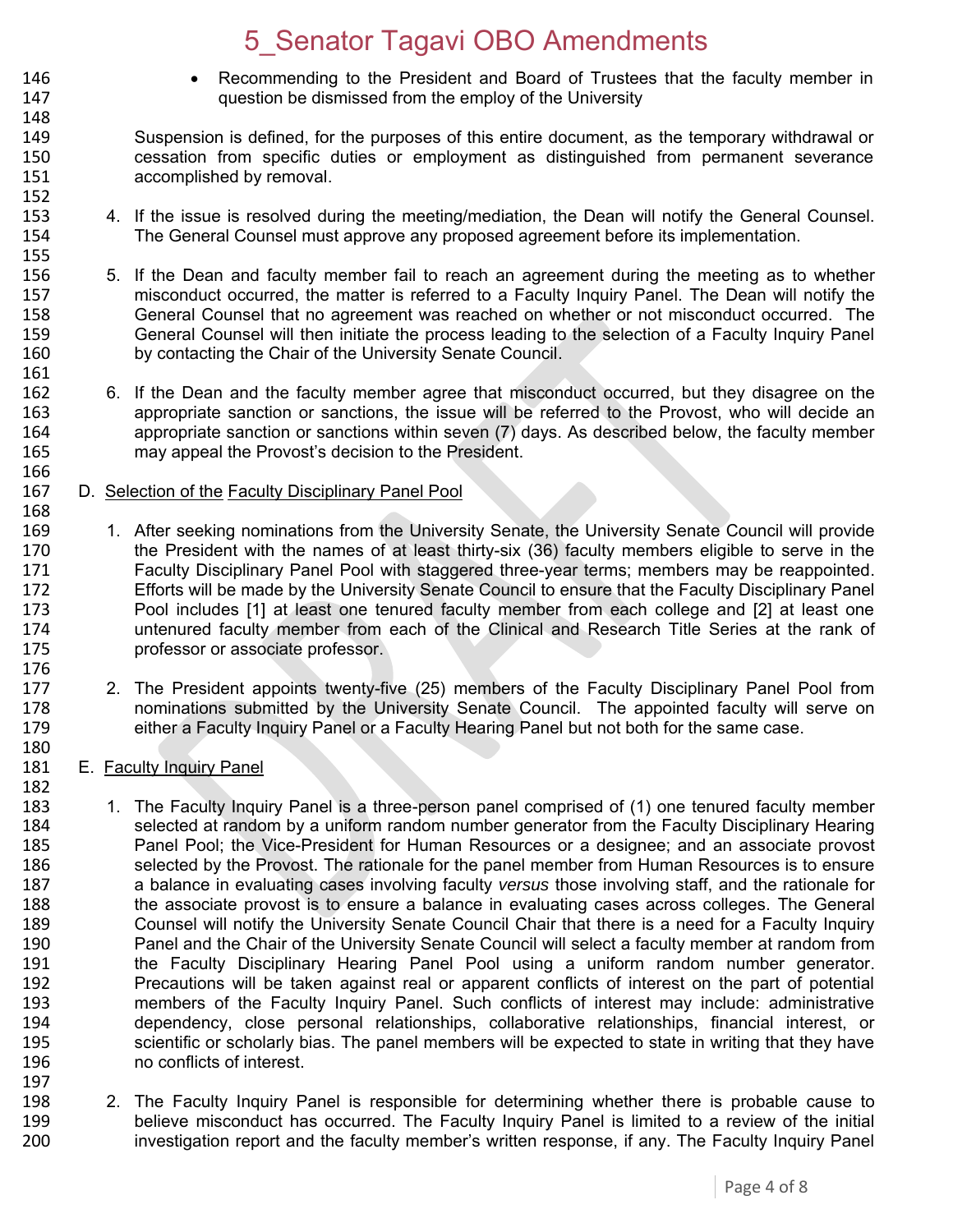201 may interview the faculty member, the chair and the Dean, but the Faculty Inquiry Panel may not<br>202 conduct a further investigation. The Faculty Inquiry Panel may consider new findings of fact that 202 conduct a further investigation. The Faculty Inquiry Panel may consider new findings of fact that 203 were not considered in the original investigation and that are provided by the General Counsel. 204

- 205 3. If the allegation involves a chair or dean, the Faculty Inquiry Panel will be expanded to include 206 three (3) tenured faculty members, who hold appointments in colleges other than that of the chair 207 or dean and who will be selected at random by a uniform random number generator from the<br>208 **19. Eaculty Disciplinary Hearing Panel Pool**: the Vice-President for Human Resources or a designee: 208 Faculty Disciplinary Hearing Panel Pool; the Vice-President for Human Resources or a designee; 209 and an associate provost selected by the Provost.
- 211 4. If the allegation involves a faculty employee holding an administration position above the level of 212 either a dean or an administratively equivalent position, the procedures to be used for convening 213 a Faculty Inquiry Panel will be determined by the President in consultation with Senate Council.
- 215 5. If the allegations involve the President, the procedures will be determined by the Board of 216 Trustees in consultation with the Senate Council.
- 6. If the Faculty Inquiry Panel, by a majority vote, finds there is probable cause to believe 219 misconduct has occurred, the case is referred to a Faculty Hearing Panel. The Faculty Inquiry 220 Panel will send notification *via* electronic mail of this finding to the Dean, the Complainant (if 221 known), the faculty member, and the General Counsel.
- 223 7. If the Faculty Inquiry Panel, by a majority vote, finds that there is no probable cause to believe<br>224 misconduct has occurred, the case is dismissed. The Faculty Inquiry Panel will send Notification 224 misconduct has occurred, the case is dismissed. The Faculty Inquiry Panel will send Notification<br>225 of this finding to the Dean, the Complainant (if known), the faculty member, and the General 225 of this finding to the Dean, the Complainant (if known), the faculty member, and the General 226 Counsel.
- 228 F. Faculty Hearing Panel

210

214

217<br>218

222

227

247<br>248

- 229<br>230 230 1. The Faculty Hearing Panel is comprised of five (5) faculty members, who are selected at random<br>231 by the Senate Council Chair from the Faculty Disciplinary Panel Pool using a uniform random 231 by the Senate Council Chair from the Faculty Disciplinary Panel Pool using a uniform random<br>232 http://www.panel Council Chair will consult with the Chair of the Department of number generator. The Senate Council Chair will consult with the Chair of the Department of 233 Statistics on the selection of this uniform random number generator. Faculty members who 234 occupy a position of administrative supervision over faculty personnel (*i.e*., individuals with 235 greater than or equal to 50% administrative effort or individuals with an administrative assignment 236 at the level of chair or above) are ineligible to serve in the Faculty Disciplinary Panel Pool. A 237 person who served on the Faculty Inquiry Panel may not serve on the Faculty Hearing Panel in 238 the same case. Any member of the Faculty Hearing Panel who has personal involvement or prior<br>239 factual knowledge of the case (*i.e.*, knowing something pertinent to the case before it occurs factual knowledge of the case *(i.e.*, knowing something pertinent to the case before it occurs 240 publicly) will recuse himself or herself. If a Faculty Hearing Panel member chooses recusal, then<br>241 **an anew member will be chosen at random** from the Pool by the Senate Council Chair using a a new member will be chosen at random from the Pool by the Senate Council Chair using a 242 uniform random number generator. Precautions will be taken against real or apparent conflicts of 243 interest on the part of potential members of the Faculty Hearing Panel. Such conflicts of interest 244 may include: administrative dependency, close personal relationships, collaborative relationships. 244 may include: administrative dependency, close personal relationships, collaborative relationships,<br>245 financial interest, or scientific or scholarly bias. The panel members will be expected to state in financial interest, or scientific or scholarly bias. The panel members will be expected to state in 246 writing that they have no conflicts of interest.
- 2. The General Counsel, upon receipt of a report from the Faculty Inquiry Panel that there is 249 probable cause to believe misconduct has occurred, will notify the Senate Council Chair that a 250 Faculty Hearing Panel is needed.
- 252 3. The Chair of the University Senate Council will select members of the panel at random from the 253 Faculty Disciplinary Panel Pool using a uniform random number generator. The Senate Council 254 Chair will contact faculty members to serve on the Faculty Hearing Panel within seven (7) days of 255 receiving notification from the General Counsel. The Chair of the University Senate Council will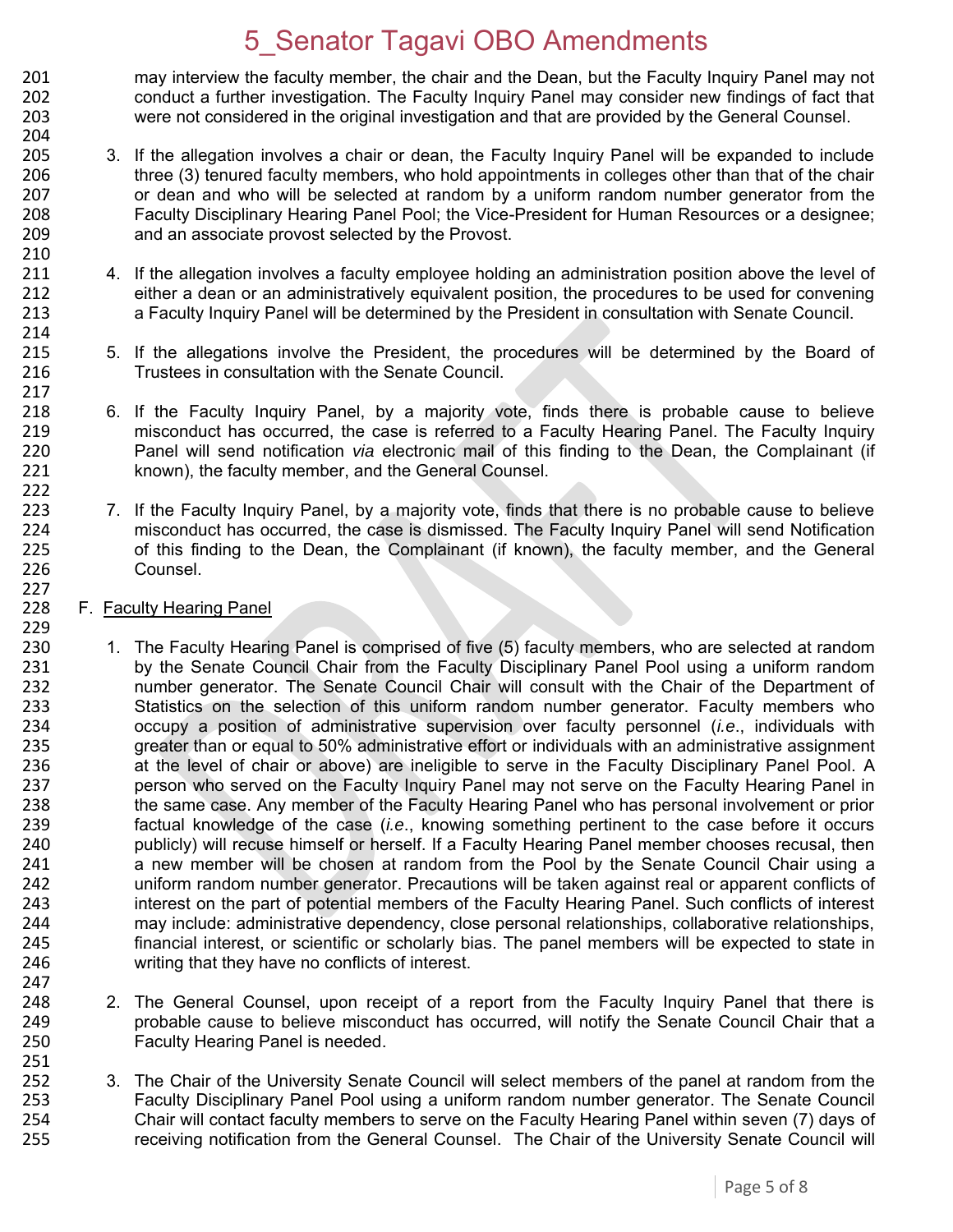- 256 inform potential members of the Faculty Hearing Panel that the case involves a named faculty<br>257 member in a particular college. member in a particular college.
- 258<br>259 4. Once a Faculty Hearing Panel is selected, the Dean and faculty member may each exclude one 260 member from the Panel. If either the Dean or faculty member excludes a Panel member, then the 261 Senate Council Chair will select a new member or members at random from the Faculty 262 Disciplinary Panel Pool using a uniform random number generator. When such exclusions occur, 263 the seven-day period for appointing the Faculty Hearing Panel will be extended by an additional 264 seven (7) days.
- 266 5. The Faculty Hearing Panel will conduct the hearing within thirty (30) days of receiving the referral 267 unless the Provost extends the time period in extraordinary circumstances. The Dean, through a 268 representative of the Office of Legal Counsel, will present the case against the faculty member. 269 The accused faculty member, either alone or with the assistance of at most two (2) additional<br>270 serving persons, such as an attorney and a representative chosen by the accused faculty member, may 270 persons, such as an attorney and a representative chosen by the accused faculty member, may<br>271 present a defense. The parties may call witnesses, cross-examine the other party's witnesses. 271 present a defense. The parties may call witnesses, cross-examine the other party's witnesses, 272 and present other evidence; however, as this is an administrative hearing, formal rules of 273 273 evidence and procedure do not apply. The Faculty Hearing Panel may admit any evidence of 274 probative value in determining the issues involved.
- 276 6. The burden of proof standard is clear and convincing evidence. The burden of demonstrating that 277 misconduct occurred is on the representative of the Office of Legal Counsel, and the accused 277 misconduct occurred is on the representative of the Office of Legal Counsel, and the accused 278 faculty member is presumed to be innocent.
- 280 7. After the hearing, the Faculty Hearing Panel will consider the evidence presented at the hearing,<br>281 **1991 1281** and the maiority will issue written findings of fact and conclusions of law *(i.e., conclusion*) 281 and the majority will issue written findings of fact and conclusions of law (*i.e*., conclusion 282 regarding misconduct) within seven (7) days of the conclusion of the hearing. If a member of the<br>283 Faculty Hearing Panel dissents with the maiority decision, that member may submit a written Faculty Hearing Panel dissents with the majority decision, that member may submit a written 284 explanation of his/her dissension. The Faculty Hearing Panel will send the written findings, 285 including dissents, and decision to the Provost, the Dean, , the accused faculty member, and the 286 General Counsel. 287
- 288 8. If the Faculty Hearing Panel finds the accused faculty member guilty of misconduct, the Panel will<br>289 creammend nonbinding sanctions to the Provost. The faculty member may appeal the finding of 289 recommend nonbinding sanctions to the Provost. The faculty member may appeal the finding of 290 guilt.
- 9. If the Faculty Hearing Panel finds that the accused faculty member is not guilty of misconduct, the 293 case is closed. The Dean may request the case be reopened when conditions of G.1.b are met. 294 **unless**  $\left| \right|$  the dean submits a written appeal of the innocent decision based on substantive 295 errors in the faculty hearing panel process or errors in interpretation of fact or law.
- 10. If the allegation involves the Provost, the President will assume the role of the Provost in these 298 proceeding.
- 300 11. If the allegation involves the President, the Board of Trustees assumes the role of the Provost in 301 these proceedings.
- 302<br>303 G. Appeals

265

275<br>276

279

291<br>292

296<br>297

299

304<br>305 305 This section covers appeals arising out of the decision and nonbinding recommendations from the<br>306 Taculty Hearing Panel and the sanctions recommended by the Provost. The procedures 306 Faculty Hearing Panel and the sanctions recommended by the Provost. The procedures<br>307 established by this regulation do not supersede Governing Regulations or Administrative 307 established by this regulation do not supersede Governing Regulations or Administrative 308 Regulations that specifically permit appeal to, or appearances before, the Board or a Board 309 Committee. 310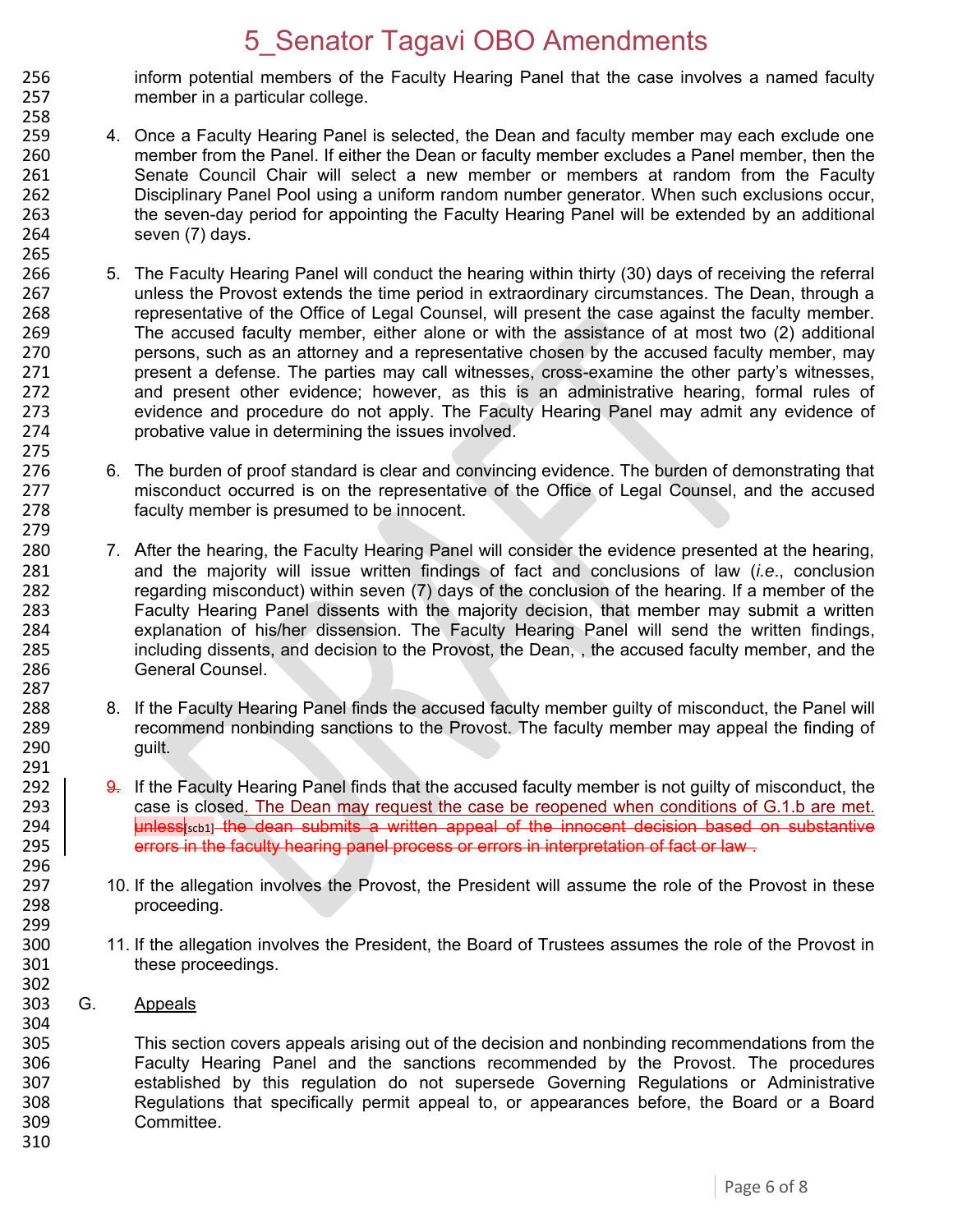| 311<br>312<br>313<br>314                                           | 1. If the faculty member or Dean does not file a written appeal within seven (7) days of receipt of the<br>Faculty Hearing Panel's written decision, the decision of the Faculty Hearing Panel as to guilt or<br>innocence shall be final. The complainant, if known, shall be informed of the decision by General<br>Counsel, to the extent required by law.                                                                                                                                                                                                                                                                                                                                                                                                                                                                                                      |  |
|--------------------------------------------------------------------|--------------------------------------------------------------------------------------------------------------------------------------------------------------------------------------------------------------------------------------------------------------------------------------------------------------------------------------------------------------------------------------------------------------------------------------------------------------------------------------------------------------------------------------------------------------------------------------------------------------------------------------------------------------------------------------------------------------------------------------------------------------------------------------------------------------------------------------------------------------------|--|
| 315<br>316<br>317<br>318<br>319                                    | 1a. Finding of Guilt. If the Panel finds the accused faculty member guilty, the accused faculty<br>member may appeal within seven (7) days of receipt of the Hearing Panel's decision determining<br>guilt. If the faculty member does not file an appeal, the decision of the Faculty Hearing Panel as<br>to quilt or innocence will be final.                                                                                                                                                                                                                                                                                                                                                                                                                                                                                                                    |  |
| 320                                                                | 1b. Finding of Innocence. In accordance with Section IV.A above, allegations brought forward and                                                                                                                                                                                                                                                                                                                                                                                                                                                                                                                                                                                                                                                                                                                                                                   |  |
| 321<br>322                                                         | adjudicated to the finding of innocence a Dean can cause the case be reopened for new<br>adjudication, when there is substantive new evidence as determined by the General Counsel.                                                                                                                                                                                                                                                                                                                                                                                                                                                                                                                                                                                                                                                                                |  |
| 323<br>324                                                         | $\ddagger$                                                                                                                                                                                                                                                                                                                                                                                                                                                                                                                                                                                                                                                                                                                                                                                                                                                         |  |
| 325<br>326<br>327<br>328<br>329<br>330<br>331<br>332<br>333<br>334 | 2. The Faculty Disciplinary Appeals Panel shall hear all appeals. The panel consists of the Provost,<br>the Chair of the Senate Council, and the Academic Ombud. In the event the Provost is unable to<br>serve, the President shall appoint a replacement. In the event that the Academic Ombud or the<br>Chair of the Senate Council is unable to serve, the Senate Council shall appoint replacement(s).<br>Precautions will be taken against real or apparent conflicts of interest on the part of potential<br>members of the Faculty Disciplinary Appeals Panel. Such conflicts of interest may include:<br>administrative dependency, close personal relationships, collaborative relationships, financial<br>interest, or scientific or scholarly bias. The panel members will be expected to state in writing that<br>they have no conflicts of interest. |  |
| 335<br>336<br>337                                                  | 3. The faculty member and the dean will be provided with a copy copies of the written appeal and<br>given an opportunity to respond in writing within seven (7) days                                                                                                                                                                                                                                                                                                                                                                                                                                                                                                                                                                                                                                                                                               |  |
| 338<br>339<br>340<br>341<br>342<br>343                             | 4. 3. The deliberations of the Faculty Disciplinary Appeals Panel are limited to review of the specific<br>issues raised by the accused faculty member appellant (IV.F.8, F9). In determining whether the<br>factual findings are clearly erroneous, the Faculty Disciplinary Appeals Panel will determine<br>whether substantial evidence (i.e. evidence a reasonable person would accept as adequate to<br>support the conclusion) supports the factual findings.                                                                                                                                                                                                                                                                                                                                                                                                |  |
| 344<br>345<br>346<br>347<br>348<br>349                             | When a party the accused appeals to the Faculty Disciplinary Appeals Panel, the party<br>5.4.<br>accused must submit a written brief detailing the basis for the appeal and providing supporting<br>evidence attesting to the validity of the appeal. The party that prevailed at the Faculty Hearing<br>Panel dean will be provided with a copy of this brief and may submit a written response brief<br>within seven (7) days.                                                                                                                                                                                                                                                                                                                                                                                                                                   |  |
| 350<br>351<br>352<br>353<br>354<br>355<br>356                      | The Faculty Disciplinary Appeals Panel will render a final decision within seven (7) days<br>6.5.<br>of the submission of briefs. If the Appeals Panel's decision is in agreement with the Hearing<br>Panel, the appellant and the appellee are notified of the Panel's decision and the reasons for the<br>decision. If the decision of the Faculty Disciplinary Appeals Panel is not in agreement with the<br>decision of the Faculty Hearing Panel, the Faculty Disciplinary Appeals Panel must also send a<br>written justification for the reversal to the Faculty Hearing Panel, the University Senate Council,<br>and the Executive Committee of the Board of Trustees.                                                                                                                                                                                     |  |
| 357<br>358<br>359                                                  | If the Faculty Disciplinary Appeals Panel determines the faculty member is innocent, the<br><del>7.</del> 6.<br>matter is closed.                                                                                                                                                                                                                                                                                                                                                                                                                                                                                                                                                                                                                                                                                                                                  |  |

 $\frac{360}{361}$ 8.7. If the Faculty Disciplinary Appeals panel determines the faculty member is guilty, the Provost shall impose sanctions. In determining sanctions, the Provost is guided, but not bound, by the Faculty Hearing Panel's recommendation, if any, concerning sanctions (If the Faculty Hearing Panel found the faculty member to be innocent, but the decision was reversed on appeal, there will be no Faculty Hearing Panel recommendation). The Provost will send notification of the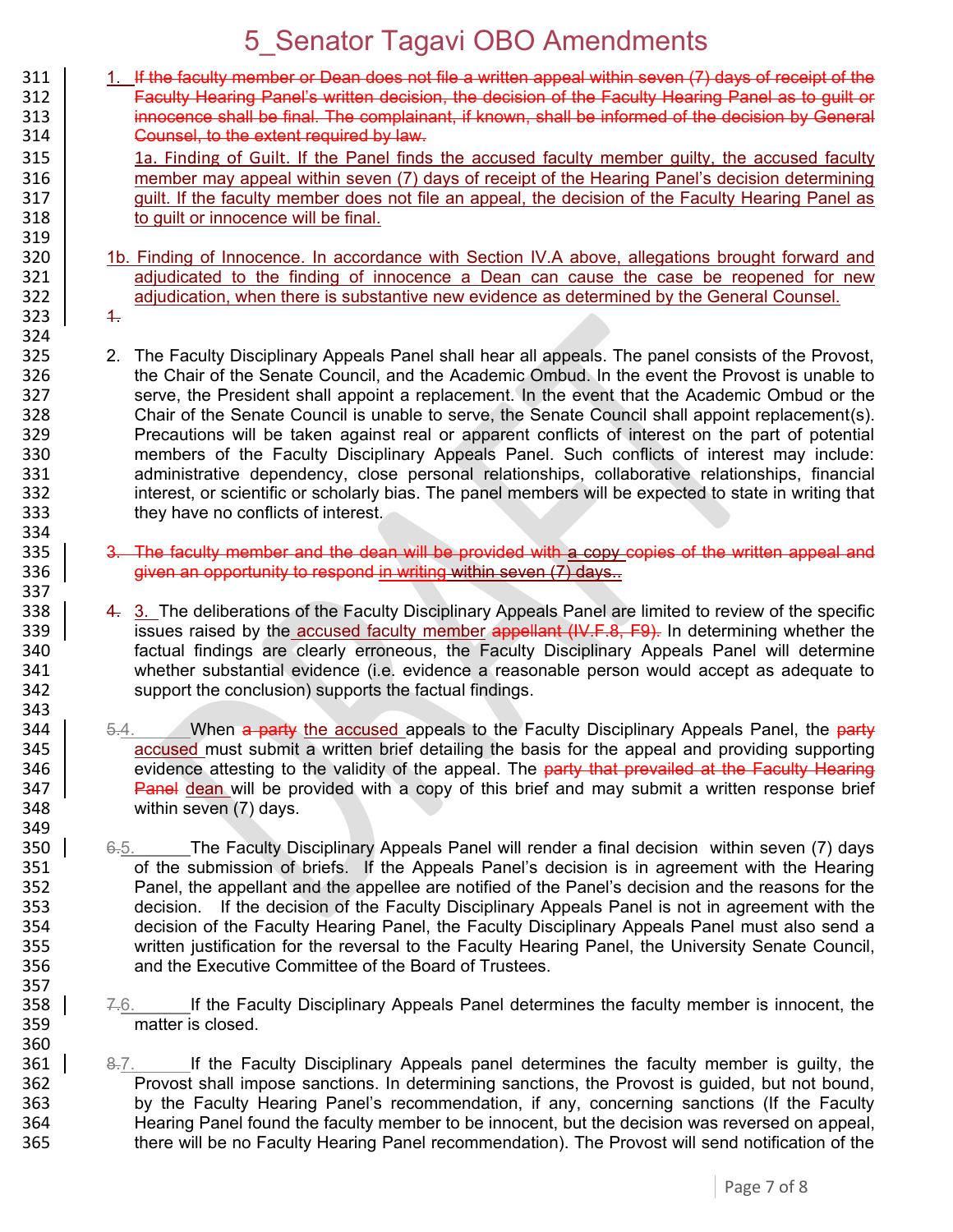- 366 sanctions decision to the Dean, the University faculty member, the General Counsel, and the 367 Complainant, if known.
- 369  $\vert$  9.8. Within seven (7) days of receipt of the Provost's decision regarding a sanction or 370 sanctions, the accused faculty member may appeal the Provost's decision regarding any sanction 371 to the President. On an appeal of a particular sanction, the President will consider whether the 372 determination is reasonable in light of sanctions imposed on similarly situated staff members and 373 similarly situated faculty in other colleges. The President will render a final decision regarding a<br>374 sanction or sanctions within seven (7) days. sanction or sanctions within seven (7) days.
- $376$  |  $40.9$ . The sanction or sanctions will not take effect until the time to appeal the sanction or 377 sanctions has expired or the President has rendered his decision.
- 379 | 44.10. The complainant, if known, shall be informed of the decision by General Counsel to the 380 extent required by law.
- 382 12.11. Confidentiality of the record is guaranteed in accordance with Governing Regulations XVI Section B., 1

#### 385 V. Retaliation

386 Retaliation is prohibited. Retaliation occurs when an adverse action is taken against a covered individual 387 because he or she engaged in a protected activity including but not limited to reporting discrimination or 388 participating in an investigation of a discrimination report. (See AR 6.1)

389

368

375

378

381

384

#### 390 VI. Administrative Leave With Pay during the Process

391 At any time during the process beginning with receipt of an allegation, the Provost, after consultation with<br>392 and on the advice of the General Counsel, may initiate immediate, involuntary administrative leave with 392 and on the advice of the General Counsel, may initiate immediate, involuntary administrative leave with 393 pay.<br>393 pay, The Provost may impose additional conditions as part of the administrative leave with pay. pay. The Provost may impose additional conditions as part of the administrative leave with pay.

394<br>395

399

- 1. The Provost will impose involuntary administrative leave with pay only if the Provost determines 396 that there is a risk that the accused faculty member's continued assignment to regular duties or 397 presence on campus may cause harm to others in the University community, impede the 398 investigation, or create a risk of continuing misconduct.
- 400 2. Involuntary administrative leave with pay for more than thirty (30) days requires approval of the 401 Board of Trustees.
- 402<br>403 3. The accused faculty member may appeal the imposition of involuntary administrative leave with 404 pay to the Senate Advisory Committee on Privilege and Tenure (SACPT), under SR1.4.4.2B4. 405

#### 406 References and Related Materials

407 408 409 **Revision History** 

- 412 For questions, contact: [Office of Legal Counsel](mailto:LegalRegs@uky.edu)
- 413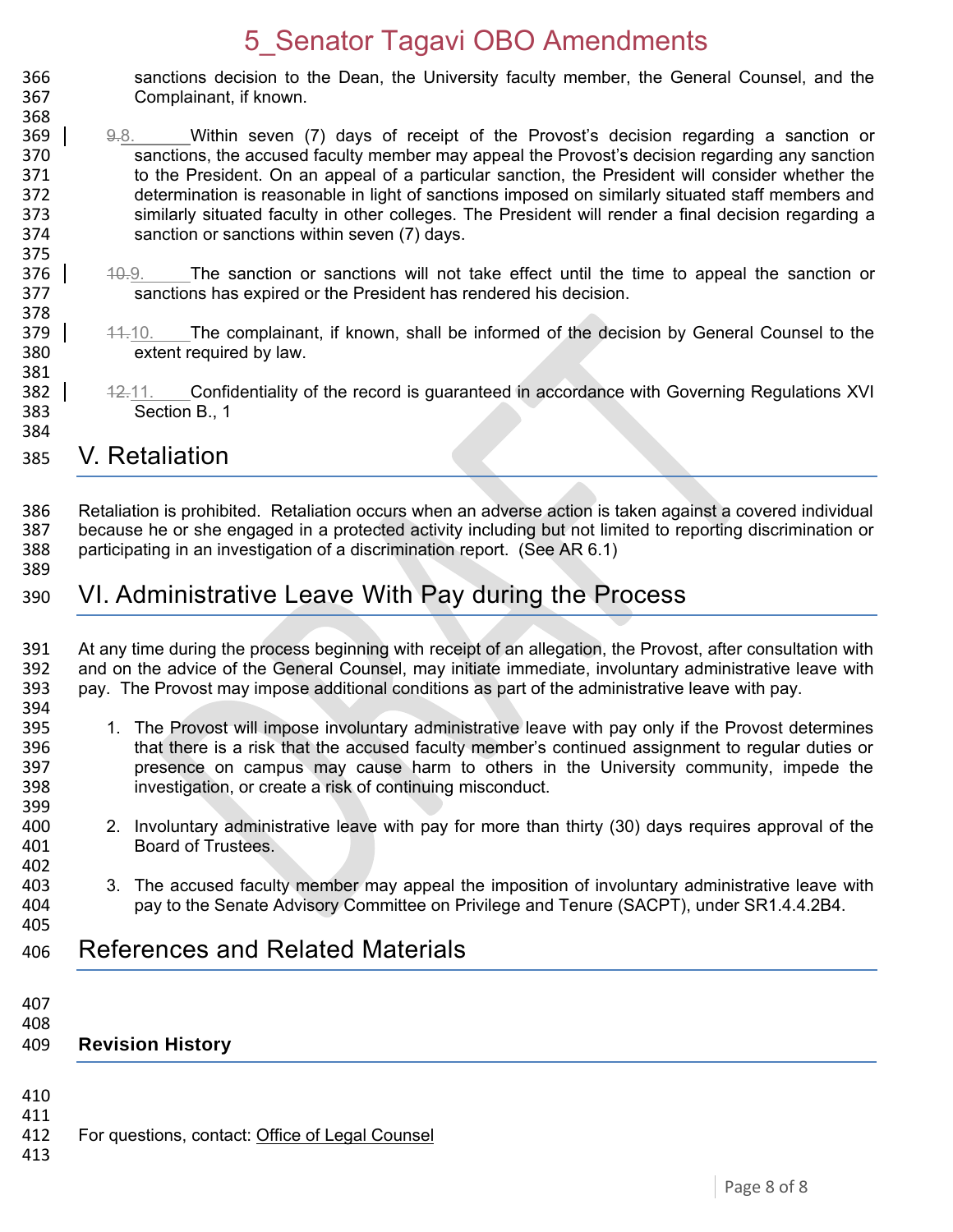#### **\_5Tagavi\_OBO\_DRAFT GR\_Faculty Disciplinary Action.docx**

| <b>Main document changes and comments</b>                                   |                   |                       |  |  |  |
|-----------------------------------------------------------------------------|-------------------|-----------------------|--|--|--|
| Page 6: Inserted                                                            | <b>John Smith</b> | 4/21/2015 11:03:00 PM |  |  |  |
| The Dean may request the case be reopened when conditions of G.1.b are met. |                   |                       |  |  |  |
| Page 6: Formatted                                                           | <b>John Smith</b> | 4/21/2015 11:06:00 PM |  |  |  |
| Underline, Font color: Custom Color(RGB(0,51,204))                          |                   |                       |  |  |  |
| Page 6: Formatted                                                           | <b>John Smith</b> | 4/21/2015 11:06:00 PM |  |  |  |
| Underline, Font color: Custom Color(RGB(0,51,204))                          |                   |                       |  |  |  |
| Page 6: Formatted                                                           | <b>John Smith</b> | 4/21/2015 11:00:00 PM |  |  |  |
| Underline, Font color: Custom Color(RGB(0,51,204))                          |                   |                       |  |  |  |
| Page 6: Formatted                                                           | <b>John Smith</b> | 4/21/2015 11:00:00 PM |  |  |  |
| Font color: Custom Color(RGB(0,51,204))                                     |                   |                       |  |  |  |
| Page 6: Formatted                                                           | <b>John Smith</b> | 4/21/2015 10:59:00 PM |  |  |  |
| Font color: Red, Strikethrough                                              |                   |                       |  |  |  |

**Page 6: Comment [scb1] Sheila Brothers 4/27/2015 10:56:00 AM** 

There has been much discussion about the whether the dean ought have a standing to appeal a decision of innocence by the Faculty Hearing Panel. At present, there appear to be two widely dichotomous views on resolving that question, one being the dean has a standing to appeal the case to an Appeals Panel (within certain narrow procedural grounds) and the other being that a dean ought have no standing to cause the case to continue by the dean appealing a finding of innocence.

There may be a third way to navigate the wording, perhaps to the begrudging satisfaction of parties on either side. The third way takes advantage of that it is already a provision elsewhere in the draft (IV.A, para. 4) that if there is substantive new information, that a case can be reopened back at the procedural step of assessment of whether the new information warrants activating an investigation (IV.B) and subsequent processes. Thus, in deference to administration, there is a mechanism available to a dean. However, in deference to faculty, it must be a factually substantive reason for additional investigation and not pretextual exercise of the Appeals Panel.

I have attached here some wordsmithing on what an amendment might look like to the current draft before the Senate, that makes explicit at the step of appeal, that only the faculty member has access to exercise the Appeal Panel, but a dean is not stymied from reopening an adjudicated case when substantive new information has become available.

| <b>John Smith</b>                                                                                                                                                                                              | 4/21/2015 10:59:00 PM |  |  |  |
|----------------------------------------------------------------------------------------------------------------------------------------------------------------------------------------------------------------|-----------------------|--|--|--|
| Font color: Red, Strikethrough                                                                                                                                                                                 |                       |  |  |  |
| <b>John Smith</b>                                                                                                                                                                                              | 4/20/2015 11:16:00 PM |  |  |  |
| Font color: Red, Strikethrough                                                                                                                                                                                 |                       |  |  |  |
| <b>John Smith</b>                                                                                                                                                                                              | 4/20/2015 11:15:00 PM |  |  |  |
|                                                                                                                                                                                                                |                       |  |  |  |
| 1a. Finding of Guilt. If the Panel finds the accused faculty member guilty, the accused<br>formation as each consecutive control institute records. 77\ alone of the catalog failed at the categories DepartMe |                       |  |  |  |
|                                                                                                                                                                                                                |                       |  |  |  |

faculty member may appeal within seven (7) days of receipt of the Hearing Panel's decision determining guilt. If the faculty member does not file an appeal, the decision of the Faculty Hearing Panel as to guilt or innocence will be final.

1b. Finding of Innocence. In accordance with Section IV.A above, allegations brought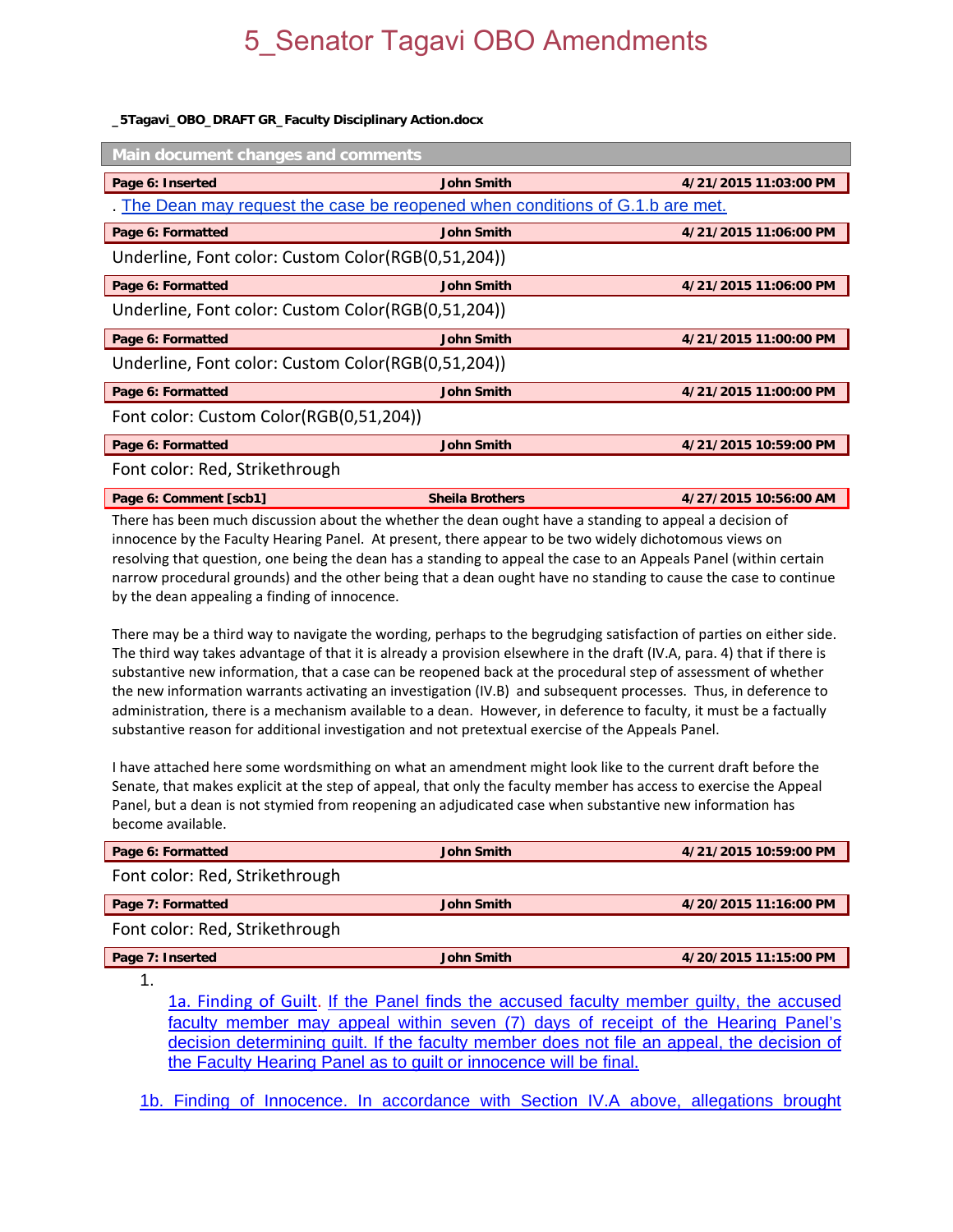forward and adjudicated to the finding of innocence a Dean can cause the case be reopened for new adjudication, when there is substantive new evidence as determined by the General Counsel.

| Page 7: Formatted                                            | <b>John Smith</b> | 4/20/2015 11:16:00 PM |  |  |
|--------------------------------------------------------------|-------------------|-----------------------|--|--|
| Font color: Red                                              |                   |                       |  |  |
| Page 7: Formatted                                            | <b>John Smith</b> | 4/20/2015 11:19:00 PM |  |  |
| Font: (Default) Arial, 11 pt, Font color: Auto               |                   |                       |  |  |
| Page 7: Formatted                                            | <b>John Smith</b> | 4/20/2015 11:21:00 PM |  |  |
| Underline, Font color: Blue                                  |                   |                       |  |  |
| Page 7: Formatted                                            | <b>John Smith</b> | 4/20/2015 11:19:00 PM |  |  |
| Indent: Left: 0.25", Hanging: 0.25", No bullets or numbering |                   |                       |  |  |
| Page 7: Formatted                                            | <b>John Smith</b> | 4/20/2015 11:40:00 PM |  |  |
| Underline, Font color: Blue                                  |                   |                       |  |  |
| Page 7: Formatted                                            | <b>John Smith</b> | 4/20/2015 11:19:00 PM |  |  |
| Indent: Left: 0.5", No bullets or numbering                  |                   |                       |  |  |
| Page 7: Formatted                                            | <b>John Smith</b> | 4/20/2015 11:21:00 PM |  |  |
| Underline, Font color: Blue                                  |                   |                       |  |  |
| Page 7: Formatted                                            | <b>John Smith</b> | 4/20/2015 11:40:00 PM |  |  |
| Underline, Font color: Blue                                  |                   |                       |  |  |
| Page 7: Formatted                                            | <b>John Smith</b> | 4/20/2015 11:40:00 PM |  |  |
| Underline, Font color: Blue                                  |                   |                       |  |  |
| Page 7: Formatted                                            | <b>John Smith</b> | 4/20/2015 11:40:00 PM |  |  |
| Underline, Font color: Blue                                  |                   |                       |  |  |
| Page 7: Formatted                                            | <b>John Smith</b> | 4/20/2015 11:40:00 PM |  |  |
| Underline, Font color: Blue                                  |                   |                       |  |  |
| Page 7: Formatted                                            | <b>John Smith</b> | 4/20/2015 11:19:00 PM |  |  |
| Indent: Left: 0.25", Hanging: 0.25", No bullets or numbering |                   |                       |  |  |
| Page 7: Formatted                                            | <b>John Smith</b> | 4/21/2015 11:15:00 PM |  |  |
| Font color: Red, Strikethrough                               |                   |                       |  |  |
| Page 7: Inserted                                             | <b>John Smith</b> | 4/21/2015 10:52:00 PM |  |  |
| <del>a copy</del>                                            |                   |                       |  |  |
| Page 7: Formatted                                            | <b>John Smith</b> | 4/21/2015 11:15:00 PM |  |  |
| Underline, Font color: Red, Strikethrough                    |                   |                       |  |  |
| Page 7: Formatted                                            | <b>John Smith</b> | 4/21/2015 11:15:00 PM |  |  |
| Font color: Red, Strikethrough                               |                   |                       |  |  |
| Page 7: Formatted                                            | <b>John Smith</b> | 4/21/2015 11:15:00 PM |  |  |
| Underline, Font color: Red, Strikethrough                    |                   |                       |  |  |
| Page 7: Inserted                                             | <b>John Smith</b> | 4/21/2015 11:14:00 PM |  |  |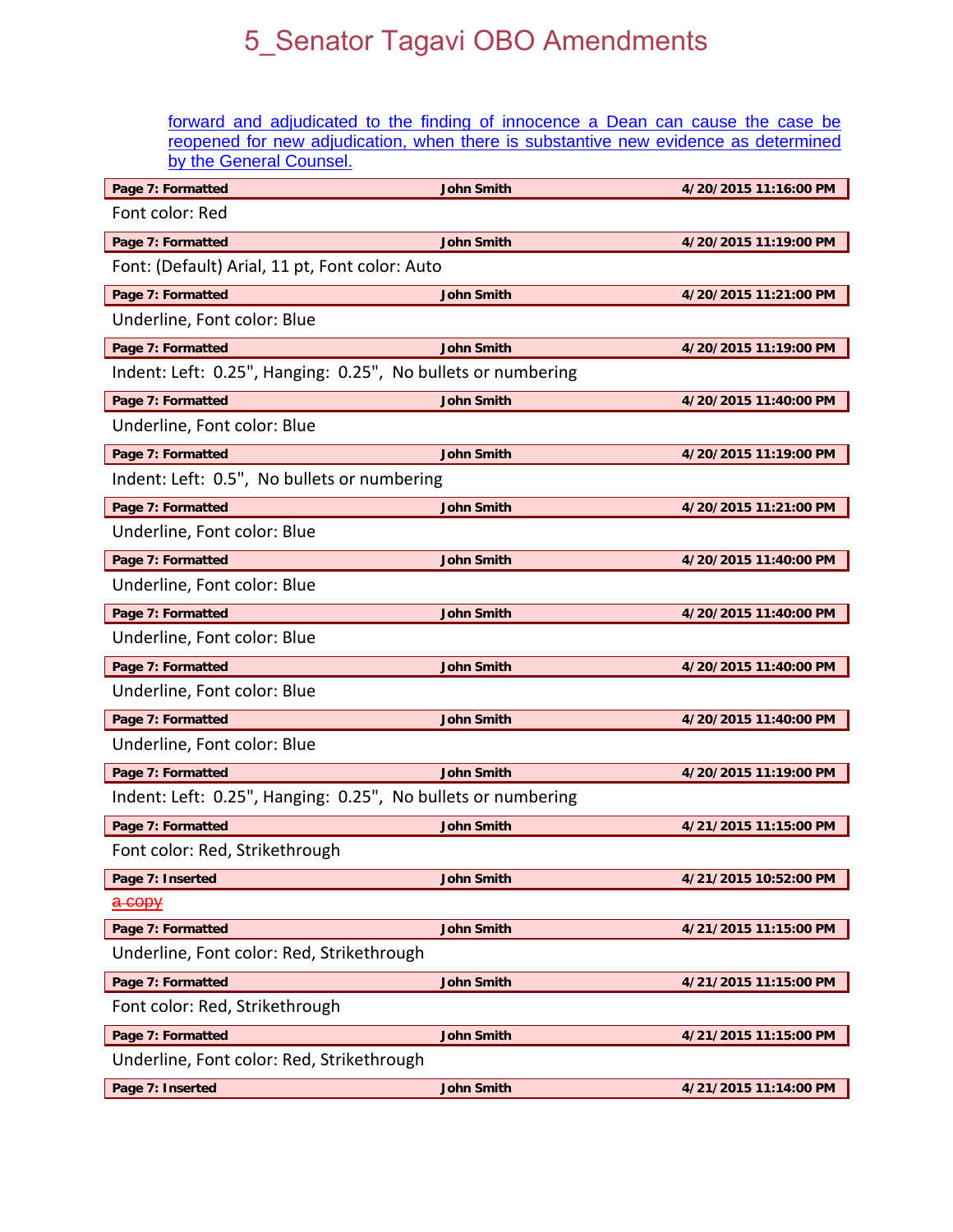within seven (7) days.

| Page 7: Deleted                                              | <b>John Smith</b> | 4/21/2015 11:14:00 PM |  |  |
|--------------------------------------------------------------|-------------------|-----------------------|--|--|
| Ξ                                                            |                   |                       |  |  |
| Page 7: Formatted                                            | <b>John Smith</b> | 4/21/2015 11:15:00 PM |  |  |
| Font color: Red, Strikethrough                               |                   |                       |  |  |
| Page 7: Inserted                                             | <b>John Smith</b> | 4/21/2015 11:15:00 PM |  |  |
| 3.                                                           |                   |                       |  |  |
| Page 7: Formatted                                            | <b>John Smith</b> | 4/21/2015 11:15:00 PM |  |  |
| Indent: Left: 0.25", Hanging: 0.25", No bullets or numbering |                   |                       |  |  |
| Page 7: Inserted                                             | <b>John Smith</b> | 4/21/2015 11:09:00 PM |  |  |
| accused faculty member                                       |                   |                       |  |  |
| Page 7: Formatted                                            | <b>John Smith</b> | 4/21/2015 11:10:00 PM |  |  |
| Underline, Font color: Custom Color(RGB(0,51,204))           |                   |                       |  |  |
| Page 7: Formatted                                            | <b>John Smith</b> | 4/21/2015 11:10:00 PM |  |  |
| Font color: Custom Color(RGB(0,51,204))                      |                   |                       |  |  |
| Page 7: Formatted                                            | <b>John Smith</b> | 4/21/2015 11:09:00 PM |  |  |
| Font color: Red, Strikethrough                               |                   |                       |  |  |
| Page 7: Formatted                                            | <b>John Smith</b> | 4/21/2015 11:09:00 PM |  |  |
| Font color: Red                                              |                   |                       |  |  |
| Page 7: Formatted                                            | <b>John Smith</b> | 4/20/2015 11:52:00 PM |  |  |
| Font color: Red, Strikethrough                               |                   |                       |  |  |
| Page 7: Formatted                                            | <b>John Smith</b> | 4/20/2015 11:52:00 PM |  |  |
| Font color: Red                                              |                   |                       |  |  |
| Page 7: Inserted                                             | <b>John Smith</b> | 4/20/2015 11:52:00 PM |  |  |
| the accused                                                  |                   |                       |  |  |
| Page 7: Formatted                                            | <b>John Smith</b> | 4/20/2015 11:52:00 PM |  |  |
| Underline, Font color: Blue                                  |                   |                       |  |  |
| Page 7: Formatted                                            | <b>John Smith</b> | 4/20/2015 11:52:00 PM |  |  |
| Font color: Blue                                             |                   |                       |  |  |
| Page 7: Formatted                                            | <b>John Smith</b> | 4/20/2015 11:53:00 PM |  |  |
| Font color: Red, Strikethrough                               |                   |                       |  |  |
| Page 7: Inserted                                             | <b>John Smith</b> | 4/20/2015 11:53:00 PM |  |  |
| accused                                                      |                   |                       |  |  |
| Page 7: Formatted                                            | <b>John Smith</b> | 4/20/2015 11:53:00 PM |  |  |
| Underline, Font color: Blue                                  |                   |                       |  |  |
| Page 7: Formatted                                            | <b>John Smith</b> | 4/21/2015 11:16:00 PM |  |  |
| Font color: Red, Strikethrough                               |                   |                       |  |  |
| Page 7: Formatted                                            | <b>John Smith</b> | 4/21/2015 11:16:00 PM |  |  |